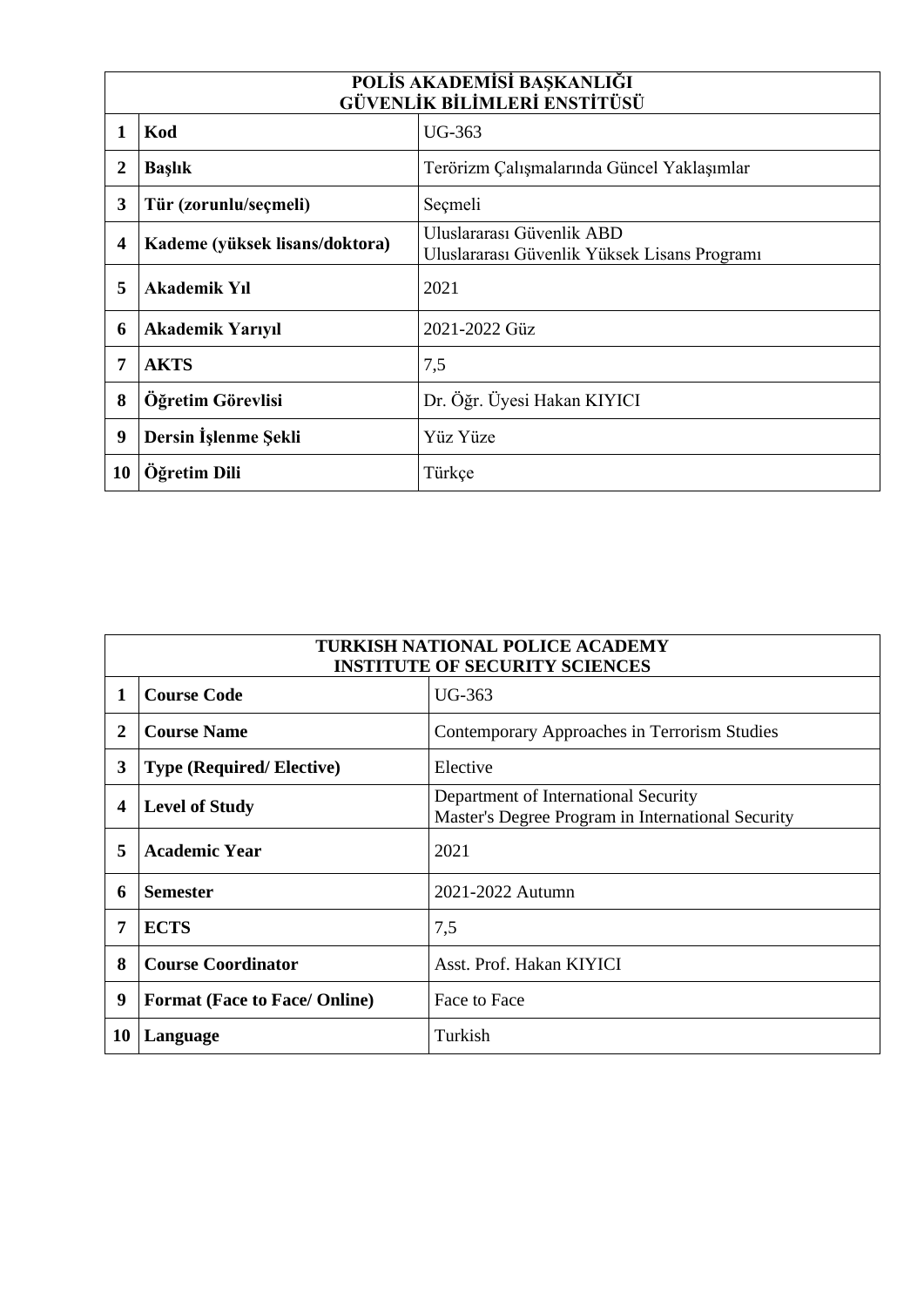## **UG-363 CONTEMPORARY APPROACHES IN TERRORISM STUDIES**

## **COURSE DESCRIPTION**

This course critically scrutinizes problem of global terrorism post 9/11. The current terror threats compel to states to constantly change new policies and strategies. This situation brings to along the arguments for changing of state-centric paradigm in terrorism studies. In the shed light of these developments in the literature of terrorism, this course present to comparative perspective on the issues of old/new terrorism, state terrorism, civil war and conflict zones, extremist narratives and deradicalisation and so on. Thereby, shaped by mostly the litearure of critical terrroism studies, this course will contribute to students develop a better understanding of the global terrorism. This course will be useful for students of terrorism studies and international security in mainly.

## **COURSE OBJEVTIVES**

The course seeks to set up a critical viewpoint for current issues and also encourage students to read opposing arguments in terrorism studies. By the end of the course students will be able to better understand current terrorism threats and how states are reacting in different methods to terrorism. Students will have a compressive overview and they can develop skills with the essential textbooks and recommended sources. Hence, they can produce scientific work in terrorism studies.

|    |             | <b>Terrorism Studies</b>                                                                 |
|----|-------------|------------------------------------------------------------------------------------------|
|    | 1. WEEK     | <b>Essential Theoretical and Philosophical Arguments</b>                                 |
|    |             | <b>Critical Terrorism Studies</b>                                                        |
| 2. | <b>WEEK</b> | Theoretical Arguments, Case Studies                                                      |
|    |             | <b>History of Modern Terrorism</b>                                                       |
|    | 3. WEEK     | Old and New Terrroism, State and Terrorism                                               |
|    |             | <b>Causes of Terrroism</b>                                                               |
|    | 4. WEEK     | Dynamics of Political Parties Turn to Terrorism, Reasons for Individuals to<br>Terrroism |
|    |             | <b>Organizational Evolution and Functions of Terrorist Groups</b>                        |
| 5. | <b>WEEK</b> | <b>Terrorist Groups and Education, Target Selection Process</b>                          |
|    |             | <b>Terrorism in Civil War and Conflict Zones</b>                                         |
| 6. | <b>WEEK</b> | Failed State and Terror Groups, Zones of Rebel Governance and Terrorism                  |
|    |             | <b>New Asymmetric Dimensions of Terrorism</b>                                            |
| 7. | <b>WEEK</b> | Terrorism and Technology, Terrorism and Mass Communication Strategy                      |
|    |             | <b>Violent Extremist Narrative and Terrroism</b>                                         |
| 8. | <b>WEEK</b> | Discourse and Narratives, Problem of Iconoclasm, Apocalyptic viewpoint                   |
|    |             | The Classical Approaches in Counterterrorism                                             |
| 9. | <b>WEEK</b> | Eliminating of Leaders and High Rank Members, Using of Drone and                         |

## **COURSE ORGANIZATION**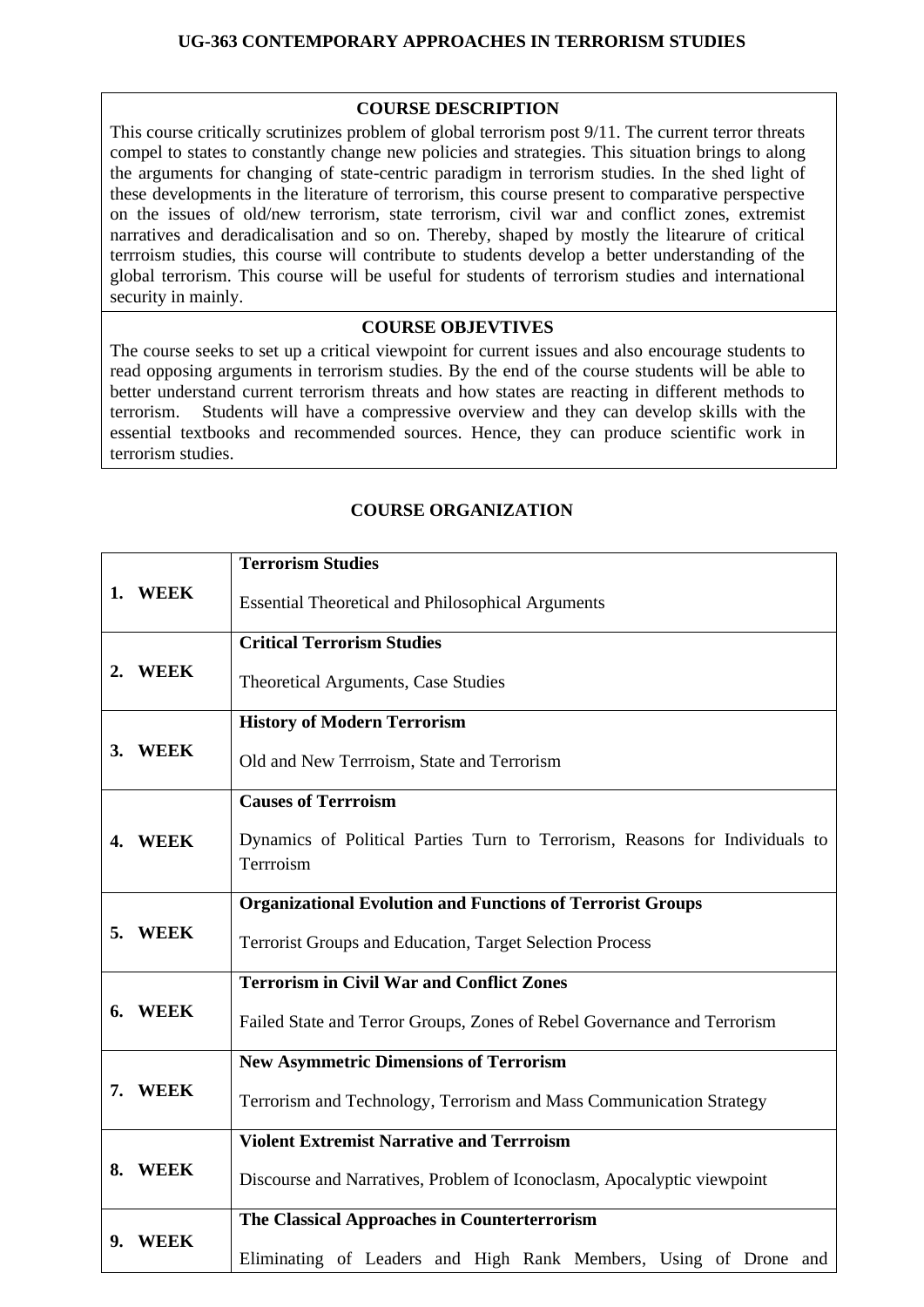|                 | Counterterrorism, Peace Processes as Conflict Resolution                                            |
|-----------------|-----------------------------------------------------------------------------------------------------|
|                 |                                                                                                     |
|                 | The Modern Approaches in Counterterrorism                                                           |
| <b>10. WEEK</b> | Counter-radicalisation Strategies, Deradicalisation                                                 |
|                 | <b>The New Terror Threats and Solutions</b>                                                         |
| <b>11. WEEK</b> | Threats of FTFs, Lone Wolf, and Right-Wing Terrorism, Counter Ideological<br>Works in CT Strategies |
| <b>12. WEEK</b> | Presentations                                                                                       |
| <b>13. WEEK</b> | Presentations                                                                                       |
| <b>14. WEEK</b> | Presentations                                                                                       |

#### **READINGS:**

#### **a) Essential Text Books:**

Bruce Hoffman, *Inside Terrroism*, (Columbia University Press, 2017).

Diego Murro (Edtr.), *When Does Terrorism Work*, (Routledge, 2019).

Todd Sandler, *Terrorism: What Everyone Needs to Know* (Oxford University Press, 2018).

Cynthia C. Combs, *Terrorism in the Twenty-First Century* (Routledge, 2018).

Richard Jackson (Edtr.), *Routledge Handbook of Critical Terrorism Studies* (Routledge, 2016).

Arnaud Blin ve Gerard Chaliand (Edtr.) The History of Terrroism: From Antiquity to ISIS. (University of California Press, 2016).

#### **b) Weakly Reading List Recommended Readings:**

**Z:** Obligatory **T:** Recommended

| <b>Weekly Schedule</b>                                   | <b>Reading List</b>                                                                                                                                                                                                   |
|----------------------------------------------------------|-----------------------------------------------------------------------------------------------------------------------------------------------------------------------------------------------------------------------|
| <b>1. Week:</b>                                          |                                                                                                                                                                                                                       |
| <b>Terrorism Studies</b><br><b>Essential Theoretical</b> | Hoffman, Bruce (2017) <i>Inside Terrroism</i> , Colombia University Press, pp: 1-<br>44. $(Z)$                                                                                                                        |
| and Philosophical<br>Arguments                           | Cynthia C. Combs (2018) Terrorism in Perspective (Part I) In Terrorism in<br>the Twenty First Century, pp: 35-128. (T)                                                                                                |
|                                                          | Youngman, Mark (2018) Building Terrorism Studies as an Interdisciplinary<br>Space: Addressing Recurring Issues in the Study of Terrorism, Terrorism<br>and Political Violence, DOI: 10.1080/09546553.2018.1520702 (Z) |
|                                                          | Richards, Antony (2014) Conceptualizing Terrroism, Studies in Conflict &                                                                                                                                              |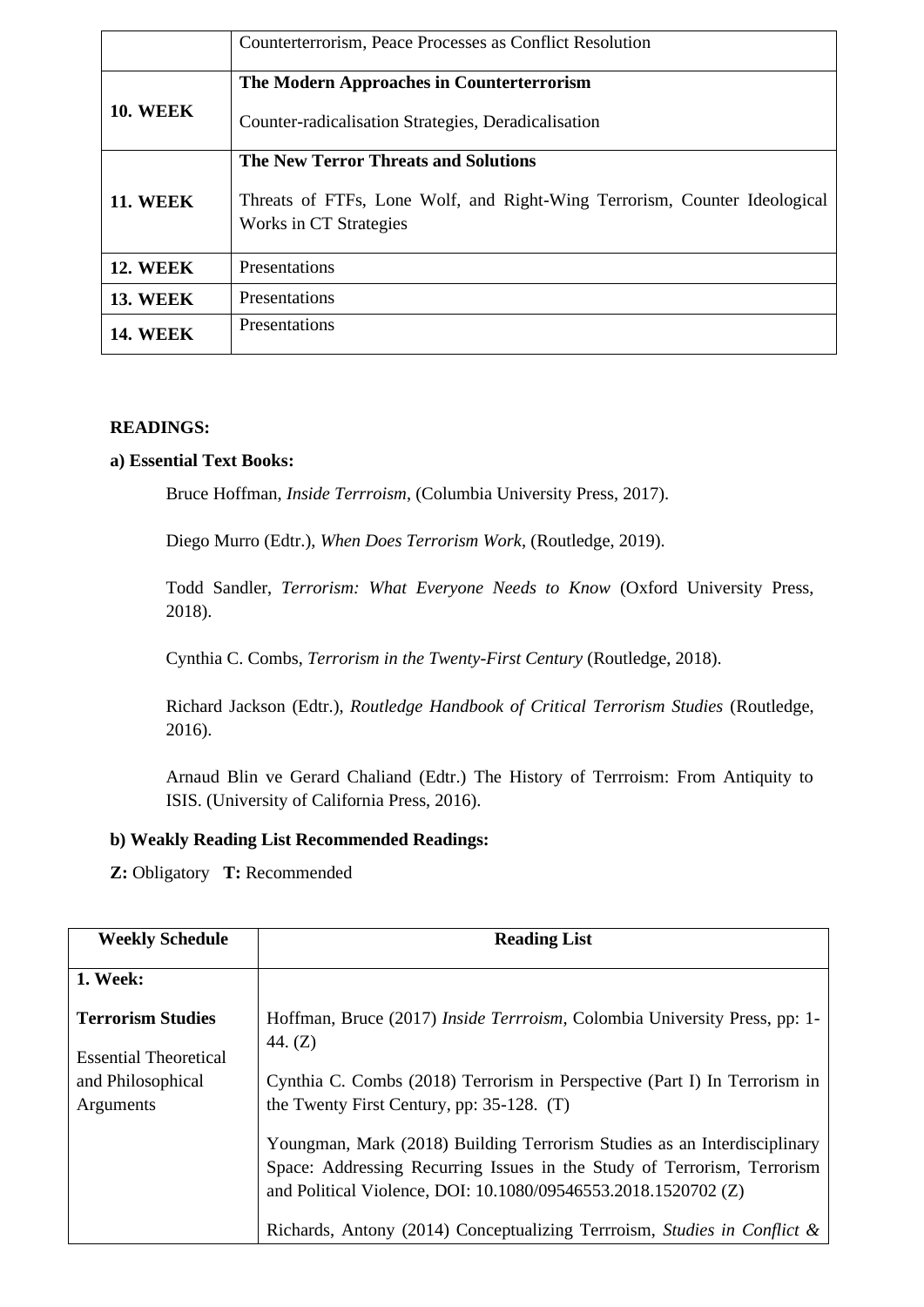|                                                          | Terrroism 37(3): 213-236. (T)                                                                                                                                                         |
|----------------------------------------------------------|---------------------------------------------------------------------------------------------------------------------------------------------------------------------------------------|
|                                                          | The Economist (2016) Relatively Lethal: The Terrorist Odds. Online at:<br>https://espresso.economist.com/fcf55a303b71b84d326fb1d06e332a26 (Z)                                         |
|                                                          | Jackson, Richard (2012) The Study of Terrorism 10 Years After 9/11:<br>Success, Issues, Challenges, <i>Uluslararası İlişkiler</i> 8(32): 1-16. (Z)                                    |
|                                                          | Stampnitzky, Lisa (2016) The Emergence of Terrorism Studies As a Field In<br>Routledge Handbook of Critical Terrorism Studies pp: 45-67. (Z)                                          |
|                                                          | Bryan Dominic & et. al. (2010) The Failed Paradigm of Terrorism,<br>Behavioral Sciences of Terrorism and Political Aggression 3(2): 80-96. (T)                                        |
|                                                          | Silke, Andrew & Jennifer S. Petersen (2017) The Golden Age? What the 100<br>Most Citied Articles in Terrorism Studies Tell Us, Terrorism and Political<br>Violence 29(4):692-712. (T) |
| 2. Week:<br><b>Critical Terrorism</b>                    | Jarvis, Lee (2016) Critical Terrorism Studies After 9/11 In Routledge<br>Handbook of Critical Terrorism Studies Routledge, pp: 68-91. (Z)                                             |
| <b>Studies</b><br><b>Theoretical Arguments</b>           | Smyth, Marie Breen & et al. diğerleri (2008) Critical Terrorism Studies: An<br>Introduction, Critical Terrorism Studies 1(1): 1-4. (Z)                                                |
| <b>Case Studies</b>                                      | Booth, Keen (2008) The Human Faces of Terror: Reflections in Cracked<br>Looking-Glass, Critical Terrroism Studies 1(1): 65-79. (Z)                                                    |
|                                                          | Stohl, Michael (2008) Old Myths, New Fantasies and the Enduring Realities<br>of Terrorism, Critical Terrorism Studies 1(1): 5-16. (Z)                                                 |
|                                                          | Guelke, Adrian (2008) Great Wishes, Paedophiles and Terrorists: The need<br>for Critical Thinking in a New Age of Fear, Critical Terrroism Studies 1(1):<br>$17-25. (T)$              |
|                                                          | Horgan, John & Boyle, Michael (2008) A Case Against Critical Terrroism<br>Studies, Critical Terrroism Studies 1(1): 51-64. (Z)                                                        |
|                                                          | Zulaika, Joseba & Douglass A. William (2008) The Terrorist Subject:<br>Terrorism Studies and the Absent Subjectivity, Critical Terrroism Studies<br>$1(1)$ : 27-36. (T)               |
|                                                          | Burke, Antony (2008) End of Terrorism Studies, Critical Terrroism Studies<br>$1(1)$ : 37-49. (Z)                                                                                      |
|                                                          | Zulaika, Joseba (2016) The Real and the Bluff: On the Ontology of<br>Terrroism In. Routledge Handbook of Critical Terrorism Studies Routledge,<br>pp: $92-112$ . (T)                  |
|                                                          | Fitzgerald, James (2008) Critical Epistemologies of Terrroism In Routledge<br>Handbook of Critical Terrorism Studies Routledge, pp: 113-135. (T)                                      |
| 3. Week:<br><b>History of Modern</b><br><b>Terrorism</b> | Rapoport, David (2004) The Four Waves of Modern Terrroism In Attacking<br>Terrroism: Elements of a Grand Strategy Georgetown University Press, pp:<br>$46-73. (Z)$                    |
| Old and New Terrroism                                    | Kaplan, Jeffrey (2007) The Fifth Wave: The New Tribalism?, Terrorism and<br>Political Violence 19: 545-570. (Z)                                                                       |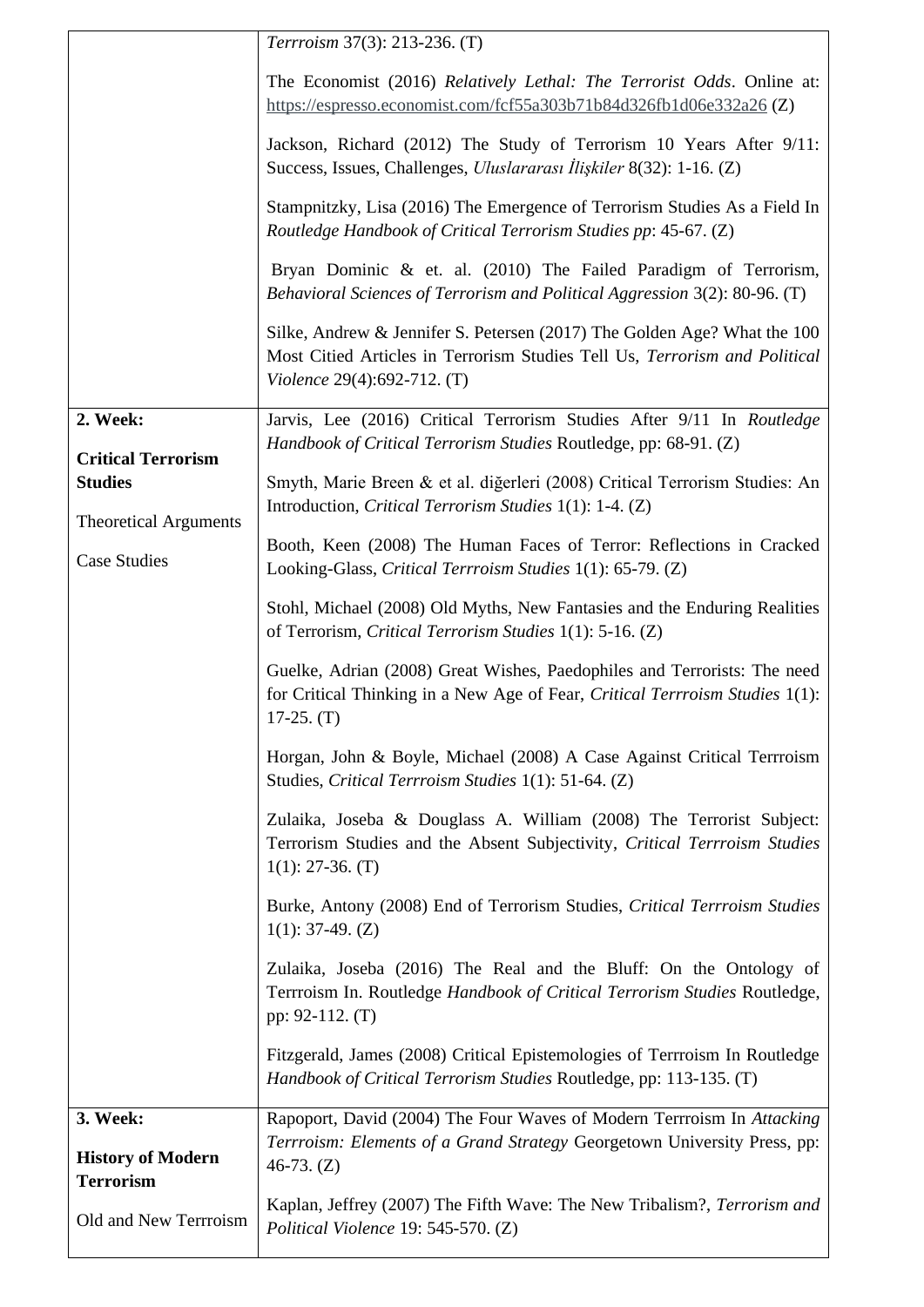| <b>State and Terrorism</b>                           | Duyvesteyn, Isabelle (2004) How New is the New Terrroism, Studies in<br>Conflict and Terrroism 27(5): 439-454. (Z)                                                                      |
|------------------------------------------------------|-----------------------------------------------------------------------------------------------------------------------------------------------------------------------------------------|
|                                                      | Kurtulus, Ersun (2011) The New Terrroism and its Critics, Studies in<br>Conflict and Terrroism 34(6): 476-500. (T)                                                                      |
|                                                      | Neumann, Peter (2009) Old and New Terrroism. Polity Press. (T)                                                                                                                          |
|                                                      | Steven, Simon & Benjamin, Daniel (2000) America and New Terrorism,<br>Survival 42(1): 59-75. (Z)                                                                                        |
|                                                      | Sharlach, Lisa (2008) Veil and four walls: A State of Terror in Pakistan,<br>Critical Studies on Terrroism 1(1): 95-110. (T)                                                            |
|                                                      | Sandler, Todd (2018) A Primer on Terrorism In Terrroism: What Everyone<br><i>Needs to Know</i> , pp: $1-23$ . (T)                                                                       |
| 4. Week:<br><b>Causes of Terrroism</b>               | Crenshaw, Marta (1981) The Causes of Terrorism, Comparative Politics<br>$13(4)$ : 379-399. (Z)                                                                                          |
| Dynamics of Political<br>Parties Turn to             | Crenshaw, Marta (2000) The Psychology of Terrorism: An Agenda for $21st$<br>Century, Political Psychology 21(2): 405-420. (T)                                                           |
| Terrorism<br>Reasons for Individuals<br>to Terrroism | Krueger, B. Alan & Maleckova, Jitka (2003) Education, Poverty and<br>Terrroism: Is There a Casual Connection?, Journal of Economic Perspective<br>$17(4)$ : 119-144. (Z)                |
|                                                      | Pizza, A James (2006) Rooted in Poverty? Terrorism, Poorer Economic<br>Development, and Social Cleavages, Terrorism and Political Violence 18:<br>159-177. $(Z)$                        |
|                                                      | Bjorgo, Tore (2005). Root Causes of Terrroism, Abingdon; Routledge. (T)                                                                                                                 |
|                                                      | Gupta, K. David. (2005) Exploring Roots of Terrorism In Root Causes of<br>Terrroism, pp: 16-32. (T)                                                                                     |
|                                                      | Newmann, Edward (2006) Exploring the Root Causes of Terrorism, Studies<br>in Conflict and Terrorism 29(8): 749-772. (T)                                                                 |
|                                                      | Weinberg, Leonard (1991) Turning to Terror: The Conditions Under Which<br>Political Parties Turn to Terrorist Activities, Comparative Politics 23(4):<br>423-436. $(Z)$                 |
|                                                      | Taylor Max & Horgan, John. (2006). A Conceptual Framework for<br>Addressing Psychological Process in the Development of Terrorist,<br>Terrorism and Political Violence 18: 585-601. (Z) |
| 5. Week:                                             | Jackson, A. Brian (2006) Groups, Networks or Movements: A Command                                                                                                                       |
| Organizational<br><b>Evolution and</b>               | and Control Driven Approaches to Classifying Terrorist Organizations and<br>Its Application to al-Qaeda, Studies in Conflict and Terrorism 29: 241-262.<br>(Z)                          |
| <b>Functions of Terrorist</b><br><b>Groups</b>       | Zanini, Michele & Edwards, J.A. Sean (2001) The Networking of Terror in                                                                                                                 |
| <b>Terrorist Groups and</b><br>Education             | the Information Age In Networks and Netwars: The Future of Terror, Crime<br>and Militancy, pp: 29-60. $(Z)$                                                                             |
| <b>Target Selection</b>                              | Enders, Walter & Su, Xuejuan (2007) Rational Terrorists and Optimal                                                                                                                     |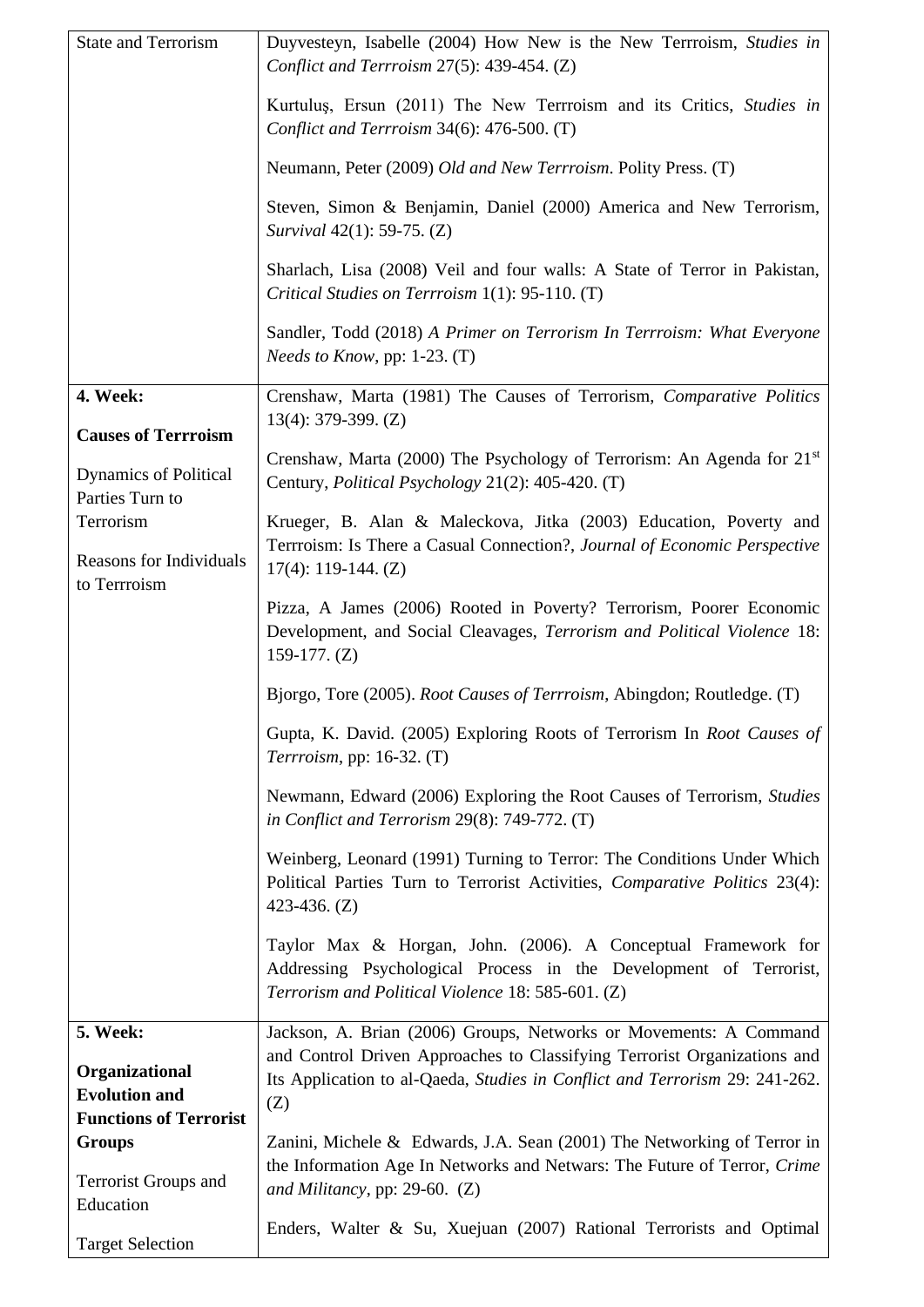| Process                                                                   | Network Structure, The Journal of Conflict Resolution 51(1): 33-57. (T)                                                                                                                        |
|---------------------------------------------------------------------------|------------------------------------------------------------------------------------------------------------------------------------------------------------------------------------------------|
|                                                                           | Gambetta Diego & Hertog, Steffen (2016) The Education of Islamist<br>Extremist In Engineers of Jihad, Princeton University Press, pp:1-33. (Z)                                                 |
|                                                                           | Gambetta Diego & Hertog, Steffen (2016) Engineers of Jihad: The Curious<br>Connection Between Violent Extremism and Education Princeton University<br>Press. $(T)$                             |
|                                                                           | Van San, Marion & et al. (2013) Ideals Adrift: An Educational Approach to<br>Radicalization, <i>Ethics and Education</i> 8(3): 276-289. (Z)                                                    |
|                                                                           | McGlynn, Catherine & McDaid (2016) Radicalisation and Higher Education:<br>Student's Understanding and Experience, Terrorism and Political Violence.<br>DOI: 10.1080/09546553.2016.1258637 (T) |
|                                                                           | Hemmingby, Cato & Bjorgo, Tore (2016) The Dynamics of a Terrorist<br>Targeting Process: Anders B. Breivik and 22 July Attacks in Norway,<br>Palgrave, pp: $1-59$ . $(Z)$                       |
|                                                                           | Drake, C. J. M. (1998) Terrorist's Target Selection, Pagrave, pp: 1-72. (T)                                                                                                                    |
| 6. Week:<br><b>Terrorism in Civil</b>                                     | Patrick, Stewart (2006) Weak States and Global Threats: Fact and Fiction?,<br>The Washington Quarterly $29(2)$ : 27-53. (Z)                                                                    |
| <b>War and Conflict</b><br><b>Zones</b><br><b>Failed State and Terror</b> | Pizza, A. James (2008) Incubators of Terror: Do Failed and Failing States<br>Promote Transnational Terrorism?, International Studies Quarterly 52(3):<br>469-488. $(Z)$                        |
| Groups<br>Zones of Rebel<br>Governance and                                | Jones, D. Bruce & Stedman J. Stephan (2017) Civil Wars and the Post-Cold<br>War International Order, American Academy of Arts and Science,<br>doi:10.1162/DAED_a_00457 (T)                     |
| Terrorism                                                                 | Call, T. Charles (2008) The Fallacy of the Failed State, Third World<br><i>Quarterly</i> 29(8): 1491-1507. (T)                                                                                 |
|                                                                           | Mallaby, Sebastian (2002) The Reluctant Imperialist: Terrorism, Failed<br>States, and Case for American Empire, <i>Foreign Affairs</i> 81(2): 2-7. (Z)                                         |
|                                                                           | Campana, Aurelle & Ducol, Benjamin (2011) Rethinking Terrorist Safe<br>Havens: Beyond a State-Centric Approach, Journal Civil Wars 13(4): 396-<br>413. $(T)$                                   |
|                                                                           | Menkhaus, Ken (2003). Quasi-States, Nation-Building, and Terrorist Safe<br>Havens, Journal of Conflict Studies 23(2): 7-23. (Z)                                                                |
|                                                                           | Menkhaus, Ken (2006) Governance Without Government in Somalia:<br>Spoilers, State Building, and the Politics of Coping, International Security<br>$31(3)$ : 74-106. (T)                        |
|                                                                           | Honig, Or & Yahel Ido (2017) A Fifth Wave of Terrorism? The Emergence<br>Terrorist Semi-States, Terrorism and Political Violence, DOI:<br>of<br>10.1080/09546553.2017.1330201 (Z)              |
|                                                                           | Lia, Brynjar (2015) Understanding Jihadi Proto States, Perspectives on<br><i>Terrorism</i> 9(4): $31-41$ . (T)                                                                                 |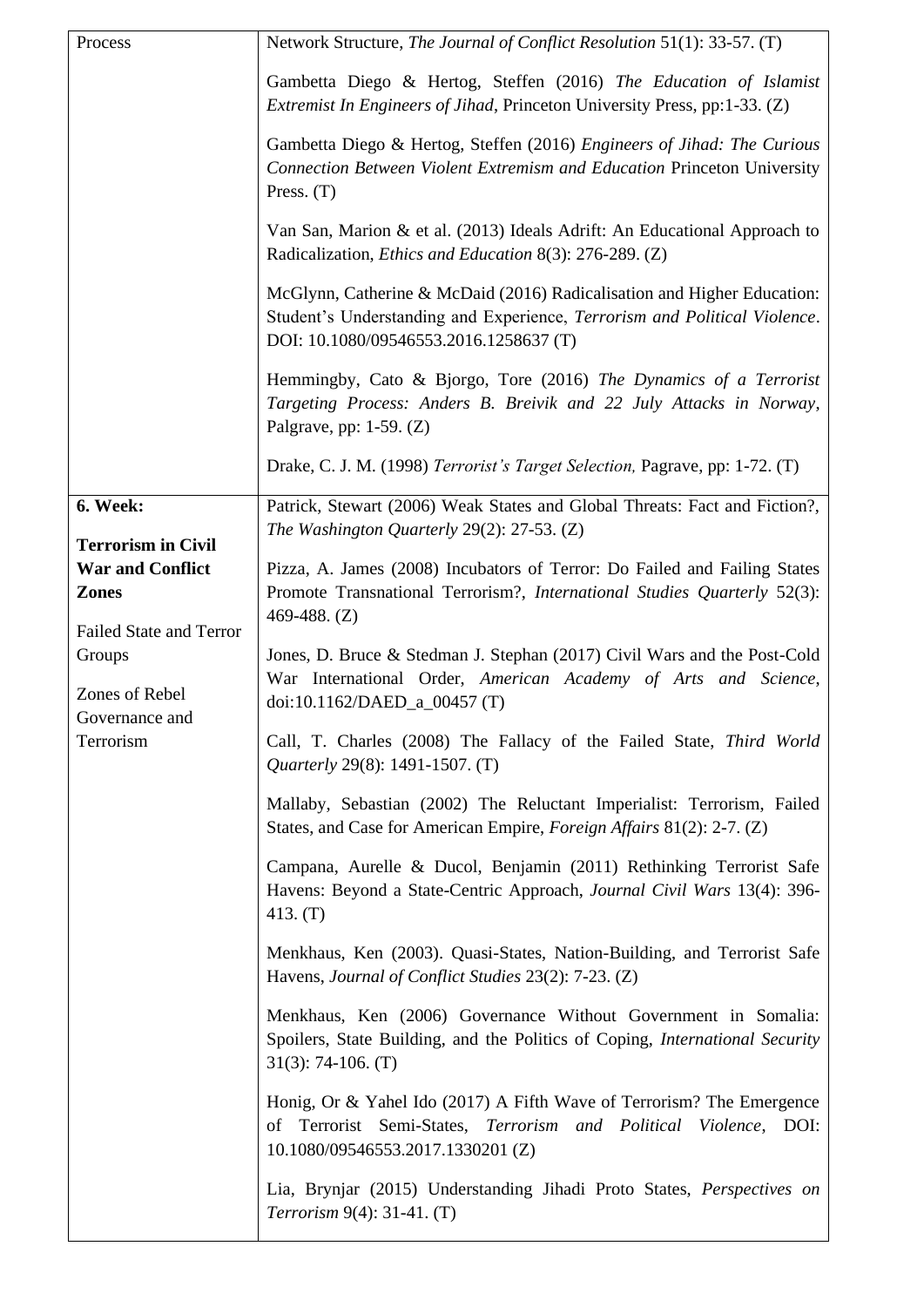|                                                           | Magen, Amichai (2019) The New Normal? Terrorist Governors and                                                                                                                                                         |
|-----------------------------------------------------------|-----------------------------------------------------------------------------------------------------------------------------------------------------------------------------------------------------------------------|
|                                                           | Transnational<br>Civil<br>Wars,<br>Carnegie<br>Avaliable<br>Europe,<br>at:<br>https://carnegieeurope.eu/strategiceurope/78656 (T)                                                                                     |
|                                                           | Crenshaw, Marta (2017) Transnational Jihadism and Civil War, American<br>Academy of Arts and Science, doi:10.1162/DAED_a_00459 (Z)                                                                                    |
| 7. Week:<br><b>New Asymmetric</b><br><b>Dimensions of</b> | Neumann, Peter & Smith, M.L. R. (2008) Terrorism and Strategic Theory In<br>The Strategy of Terrorism: How It Works, and Why It Fails, Routledge, pp:<br>$31-56. (Z)$                                                 |
| <b>Terrorism</b><br>Terrorism and<br>Technology           | Neumann, Peter & Smith, M.L. R. (2008) The Strategy of Terrorism In The<br>Strategy of Terrorism: How It Works, and Why It Fails, Routledge, pp: 12-<br>31. (T)                                                       |
| <b>Terrorism and Mass</b><br>Communication                | Dolnik, Adam (2007) Terrorist Tactics and Technologies In Understanding<br>Terrorist Innovation, Routledge, pp: 22-58. (Z)                                                                                            |
| Strategy                                                  | Abrahms, Max (2019) Terrorism Works in Theory, But Not in Practice In<br>When Terrroism Works, Routledge, pp: 16-33. (Z)                                                                                              |
|                                                           | Seib, Philip & Janbek, M. Dana (2011) Communicating Terror In Global<br>Terrorism and Media: The Post-Al Qaeda Generation, Routledge, pp: 1-22.<br>(Z)                                                                |
|                                                           | Seib, Philip & Janbek, M. Dana (2011) High Tech Terror: al-Qaeda and<br>Beyond In Global Terrorism and Media: The Post-Al Qaeda Generation,<br>Routlegde, pp: $22-43$ . $(Z)$                                         |
|                                                           | Seib, Philip & Janbek, M. Dana (2011) Global Terrorism and Media: The<br>Post-Al Qaeda Generation, Routledge. (T)                                                                                                     |
|                                                           | Bunt, Garry (2018) Smartphone Jihad: Hastag in Conflict Zones In Hashtag<br>Islam: How Cyber-Islamic Environments are<br>Transforming Religious<br>Authority, The University of North Carolina Press, pp: 99-123. (Z) |
|                                                           | Bunt, Garry (2018) Hashtag Islam: How Cyber-Islamic Environments are<br>Transforming Religious Authority, The University of North Carolina Press.<br>(T)                                                              |
|                                                           | Mahlouly, Dounia & Winter, Charlie (2018) A Tale of Two Caliphates:<br>Comparing the Islamic State's Internal and External Messaging Priorities,<br>VOX POL. (T)                                                      |
|                                                           | Guhl, Jakob & et al. (2020) The Online Ecosystem of the German Far-Right,<br>Institute for Strategic Dialogue. (T)                                                                                                    |
|                                                           | Ravndal, A. Jacob (2019) Transnational Militancy in the Making: A Premier<br>on the Nordic Resistance Movement and Generation Identity, C-REX No:1<br>(T)                                                             |
| 8. Week:                                                  | Hoffman, Bruce (2017) The Modern Terrorism Mind-Set: Tactics, Targets,                                                                                                                                                |
| <b>Violent Extremist</b><br><b>Narrative and</b>          | Tradecraft and Technologies (Chapter 7) In Inside Terrroism, Colombia<br>University Press, pp: 242-269. (Z)                                                                                                           |
|                                                           | Hoffman, Bruce (2017) Terrorism Today and Tomorrow II: New and                                                                                                                                                        |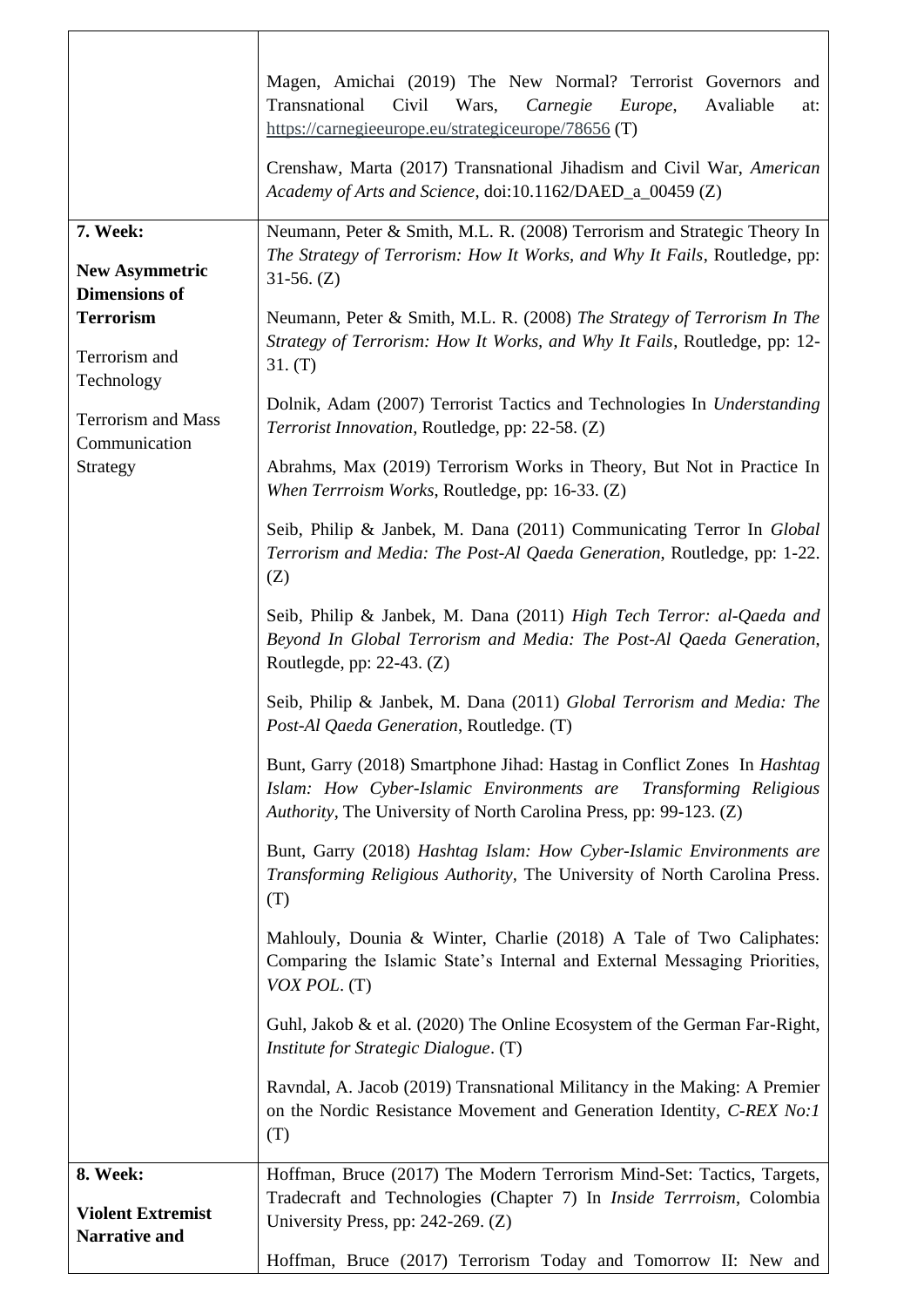| <b>Terrroism</b>                                                 | Continuing In <i>Inside Terrroism</i> , Colombia University Press, pp: 298-333. (T)                                                                                                                         |
|------------------------------------------------------------------|-------------------------------------------------------------------------------------------------------------------------------------------------------------------------------------------------------------|
| Discourse and<br>Narratives                                      | Berger, J.M. (2018) In-Groups and Out-Groups (Chapter 3) In Extremism,<br>The MIT Press, pp: $51-75$ . (Z)                                                                                                  |
| Problem of Iconoclasm<br>Apocalyptic viewpoint                   | Berger, J.M. (2018) Crisis and Solutions (Chapter 4) In <i>Extremism</i> , The MIT<br>Press, pp: 75-113. (T)                                                                                                |
|                                                                  | Braddock, Kurt (2015) The Utility of Narratives for Promoting<br>Radicalisation: The Case of the Animal Liberation Front, Dynamics of<br>Asymmetric Conflict 8(1): 38-59. (Z)                               |
|                                                                  | Halverson, R. Jeffry & et al. (2011) What is a Master Narrative In Master<br>Narratives of Islamist Extremist, Palgrave, pp: 11-27. (T).                                                                    |
|                                                                  | Halverson, R. Jeffry & et al. (2011) Master Narratives and Strategic<br>Communication In Master Narratives of Islamist Extremist, Palgrave, pp:<br>$179-207.$ (T).                                          |
|                                                                  | Noyes, James (2016) The Politics of Iconoclasm: Religion, Violence and the<br>Culture of Image-Breaking in Christianity and Islam, IB Tauris. (T)                                                           |
|                                                                  | O'Loughlin, Ben (2018) Deflating the Iconoclash: Shifting the Focus from<br>Islamic State's Iconoclasm to its Realpolitik, Critical Studies in Media<br><i>Communication</i> 35(1): 89-102. (Z)             |
|                                                                  | Klein, Adam (2017) Negative Spaces: Terrorist Attempts to Erase Cultural<br>History and the Critical Media Coverage, Media, War and Conflict 11(2): 1-<br>17. (T)                                           |
|                                                                  | Rinehart, F. James (2006) Terrroism and Prophecy In Apocalyptic Faith and<br>Political Violence: Prophets of Terror, Palgrave, pp: 11-33. (T)                                                               |
|                                                                  | Rinehart, F. James (2006) Apocalyptic Faith and Political Violence:<br>Prophets of Terror. Palgrave. (T)                                                                                                    |
|                                                                  | Flannery, L. Frances (2016) How not Make a Terrorist: Peaceful vs. Radical<br>Apocalypticism In Understanding Apocalyptic Terrorism: Countering the<br>Radical Mindset, Routledge, pp: 59-84. (Z)           |
|                                                                  | Flannery, L. Frances (2016) Understanding Apocalyptic Terrorism:<br>Countering the Radical Mindset, Routledge. (T)                                                                                          |
| 9. Week:                                                         | Sederberg, C. Peter (1995) Conciliation as Counter-Terrorist Strategy,<br>Journal of Peace Research 32(3): 295-312. (Z)                                                                                     |
| <b>The Classical</b><br><b>Approaches in</b><br>Counterterrorism | Crelinsten, Ronald (2014) Perspectives on Counterterrorism: From<br>Stovepipes to a Comprehensive Approach, Perspectives on Terrorism 8(1):2-<br>14(Z)                                                      |
| Eliminating of Leaders<br>and High Rank<br>Members               | Cronin, K. Audrey (2009) Decapitation: Catching or Killing the Leader In<br>How Terrorism Ends: Understanding the Decline and Demise of Terrorist<br>Campaigns, Princeton University Press, pp: 14-35. (Z). |
| Using of Drone and<br>Counterterrorism                           | Cronin, K. Audrey (2009). How Terrorism Ends: Understanding the Decline<br>and Demise of Terrorist Campaigns, Princeton University Press. (T)                                                               |
| Peace Processes as                                               | Jordan, Jenna (2014) Attacking the Leader, Missing Mark: Why Terrorist                                                                                                                                      |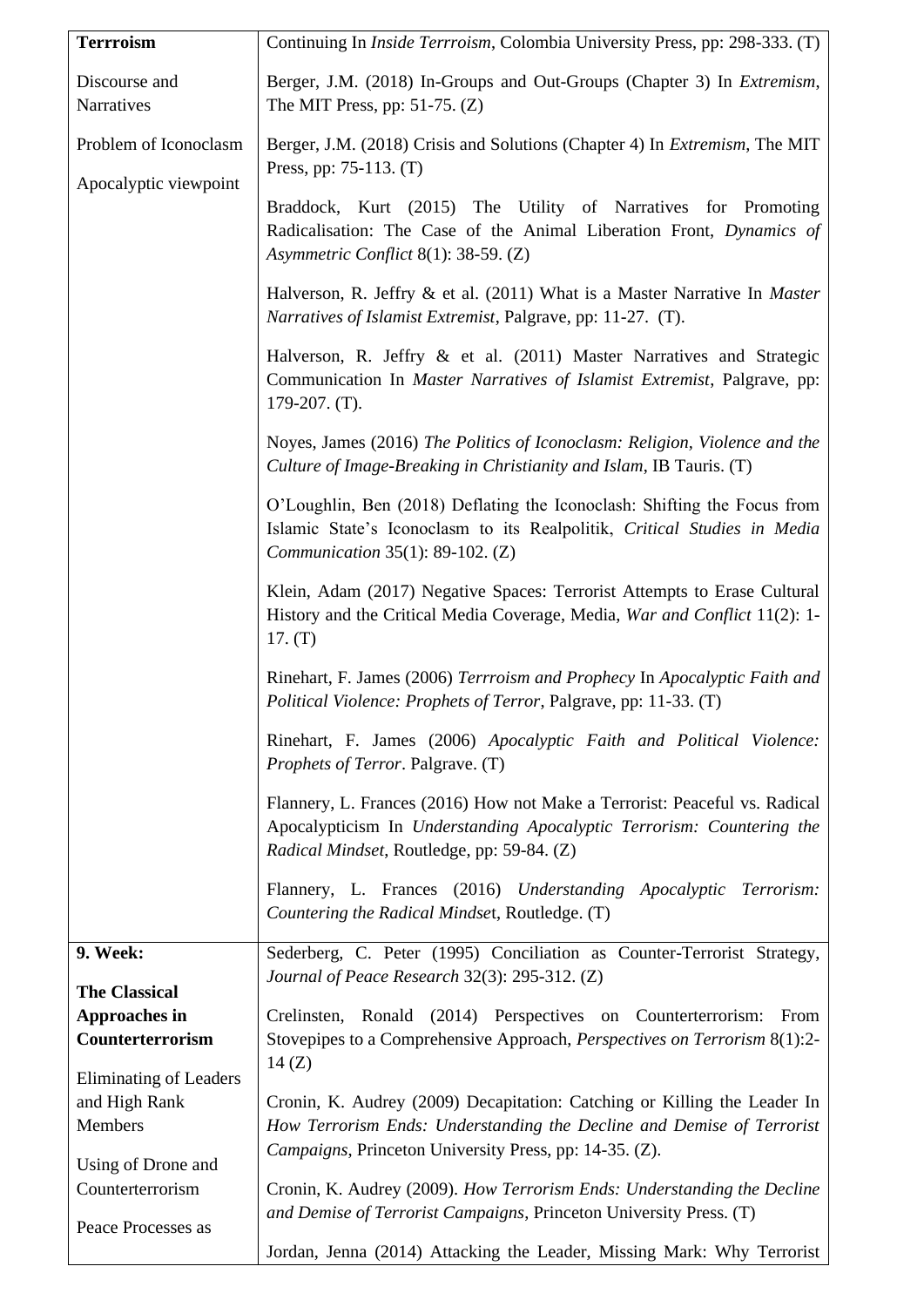| <b>Conflict Resolution</b>                                    | Groups Survive Decapitation Strikes, <i>International Security</i> 38(4): 7-38. (T)                                                                                                                              |
|---------------------------------------------------------------|------------------------------------------------------------------------------------------------------------------------------------------------------------------------------------------------------------------|
|                                                               | Price, C. Bryan (2102) Targeting Top Terrorists: How Leadership<br>Decapitation Contributes<br>to Counterterrorism, <i>International Security</i><br>$36(4):9-46. (T)$                                           |
|                                                               | Crelinsten, Ronald (2009) Counterterrorism, Polity Press. (T)                                                                                                                                                    |
|                                                               | Schoenenberger, Lukas & et al. $(2014)$ Analyzing Terrorism from a Systems<br>Thinking Perspective, <i>Perspectives on Terrroism</i> 8(1):16-36. (T)                                                             |
|                                                               | Chalk, Peter (2020) Domestic Counter-Terrorist Intelligence Structures in<br>the UK, France, Canada, and Australia, Studies Conflict and Terrorism DOI:<br>https://doi.org/10.1080/1057610X.2019.1680186 (T)     |
|                                                               | Coyne, J. Christopher & Hall, R. Abigail (2018) The Drone Paradox:<br>Fighting Terrorism with Mechanized Terror, The Independent Review<br>$23(1):51-67. (Z)$                                                    |
|                                                               | Crawford, C. Neta (2015) Accountability for Targeted Drone Strikes Against<br>Terrorists?, Ethics and International Affairs 29(1):39-49. (T)                                                                     |
|                                                               | Kerstin Fisk & et al. (2019) Emotions, Terrorist Threat, and Drones: Anger<br>Drives Support for Drone Strikes, Journal of Conflict Resolution 63(4): 976-<br>1000. (T)                                          |
|                                                               | Braithwaite, Alex & et al. (2010) Ballots, Bargains, and Bombs: Terrorist<br>Targeting of Spoiler Opportunities, International Interactions 36:294-305.<br>(Z)                                                   |
|                                                               | Cronin, A. Kurt (2010) When should We Talk to Terrorist? UN Institute for<br>Special<br>Avaliable<br>Peace<br>Report,<br>at:<br>https://www.jstor.org/stable/resrep12499?seq=1#metadata_info_tab_contents<br>(Z) |
|                                                               | Toros, Harmonie (2008) We don't Negotiate with Terrorists!: Legitimacy<br>and Complexity in Terrorist Conflicts, Security Dialogue 39(4): 407-426. (T)                                                           |
|                                                               | De Mesquita, Ethan Bueno (2005) Conciliation, Counterterrorism, and<br>Patterns of Terrorist Violence, International Organization 59(1):145-176.<br>(T)                                                          |
|                                                               | Özkan, Mehmet (2018) Shaping Peace Process: A Comparison Between<br>Turkey and Colombia, Turkish Policy Quarterly 16(4): 87-99. (T)                                                                              |
| 10. Week:                                                     | Monaco, Lisa (2017) Preventing the Next Attack, Foreign Affairs<br>(November/December): 23-29. (Z)                                                                                                               |
| <b>The Modern</b><br><b>Approaches in</b><br>Counterterrorism | Bjorgo, Tore (2013) A Theory for Practice In Strategies for Preventing<br>Terrorism, Palgrave Macmillan, pp: 2-30 (Z)                                                                                            |
| Counter-radicalisation<br><b>Strategies</b>                   | Bjorgo, Tore (2013) Strategies for Preventing Terrorism, Palgrave<br>Macmillan. (T)                                                                                                                              |
| Deradicalisation                                              | Schmid, P. Alex (2005) Prevention of Terrorism: A Multi-Pronged Approach<br>In Roots Causes of Terrorism: Myths, Reality, and Ways Forward,,<br>Routledge, pp: 221-241.(T)                                       |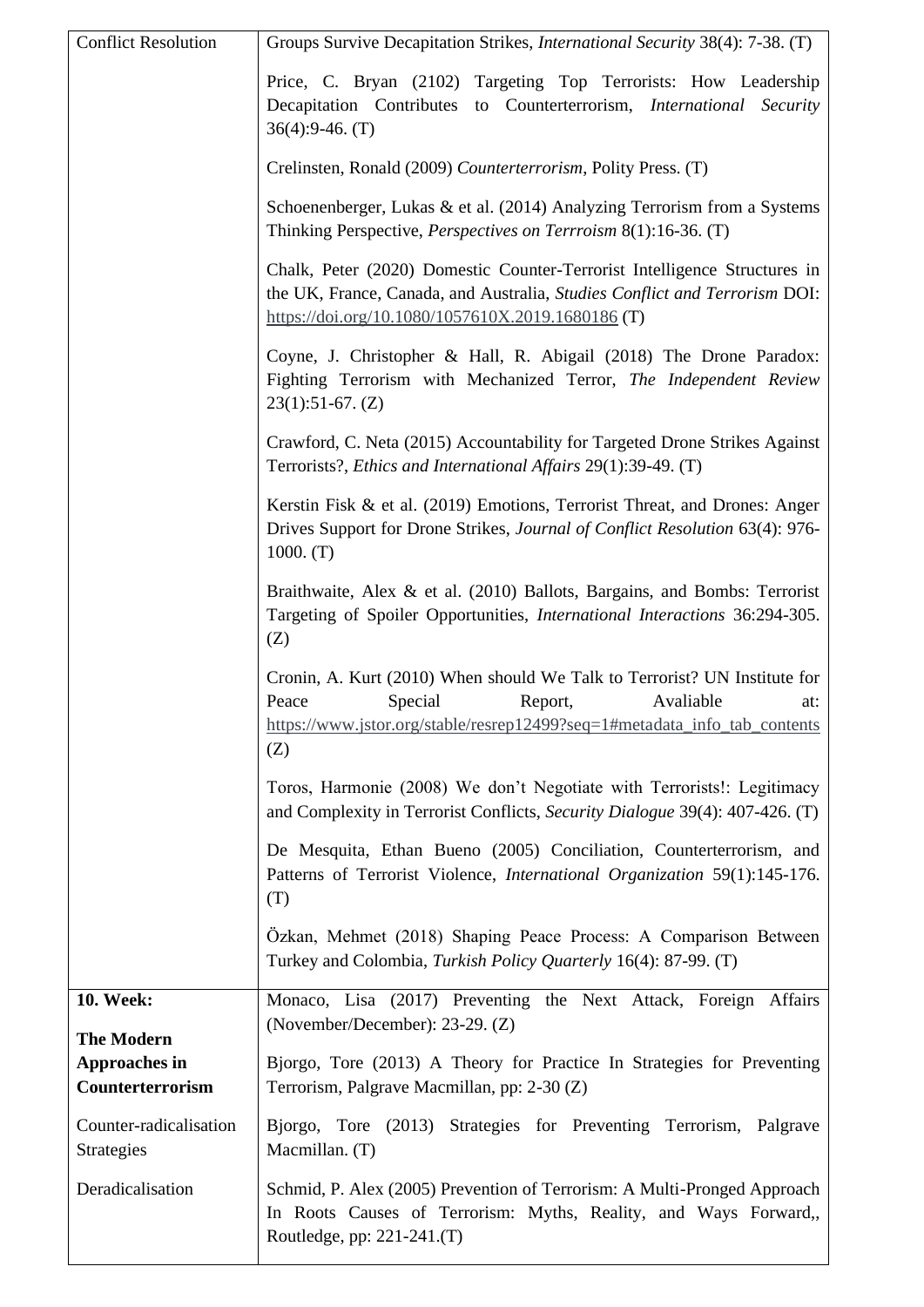|                                               | Silke, Andrew (2005) Fire of Iolaus: The Role of State Countermeasures in<br>Causing Terrorism and What Needs to be Done In Roots Causes of<br>Terrorism: Myths, Reality, and Ways Forward, Routledge, pp: 241-256. (T) |
|-----------------------------------------------|-------------------------------------------------------------------------------------------------------------------------------------------------------------------------------------------------------------------------|
|                                               | Horgan, John ve Altier, B. Mary (2012) The Future of Terrorist De-<br>radicalisation Programs, Georgetown Journal of International Affairs<br>$13(2):83-90. (Z)$                                                        |
|                                               | Horgan John (2008) Deradicalisation or Disengagement: A Process in Need<br>of Clarity and a Counterterrorism Initiative in Need of Evolution,<br>Perspectives on Terrorism 2(4). (Z)                                    |
|                                               | Horgan, John (2014) What makes a terrorist stop being a terrorist?, Journal<br>for Deradicalization $15(1)$ :1-4. (Z)                                                                                                   |
|                                               | Horgan, John (2009) Walking Away From Terrorism: Accounts of<br>Disengagement from Radical and Extremist Movements, Routledge. (T)                                                                                      |
|                                               | Horgan, John & Braddock, Kurt (2010) Rehabilitating the Terrorists?:<br>Challenges in Assessing the Effectiveness of De-radicalisation Programs,<br>Terrorism and Political Violence 22:261-291. (T)                    |
|                                               | Koehler, Daniel (2017) De-radicalization Programs and Counterterrorism In<br>Understanding Deradicalization: Methods, Tools and Programs for<br>Countering Violent Extremism, Routledge, pp: 95-111. (Z)                |
|                                               | Koehler, Daniel (2017) Understanding Deradicalization: Methods, Tools<br>and Programs for Countering Violent Extremism, Routledge. (T)                                                                                  |
|                                               | Kessimeris, George (2011) Why Greek Terrorists Give Up: Analyzing<br>Individual Exit From the Revolutionary Organization 17 November, Studies<br>in Conflict and Terrorism $34:556-571$ . (T)                           |
|                                               | Reinares, Fernando (2011) Exit From Terrorism: A Qualitative Empirical<br>Study on Disengagement and Deradicalisation Among Members of ETA,<br>Terrorism and Political Violence 23:780-803. (T)                         |
|                                               | Syafiq, Muhammad (2019) Deradicalisation and Disengagement from<br>Terrorism and Threat to Identity: An Analysis of Former Jihadist Prisoners'<br>Account, <i>Psychology and Developing Societies</i> 31(2): 1-25. (T)  |
|                                               | Cunningham, J. Karla (2007) Countering Female Terrorism, Studies Conflict<br>and Terrorism 30:113-129. (T)                                                                                                              |
|                                               | Weggmans, Daan & de Graaf Beatrice (2017) Reintegrating Jihadist<br>Extremist Detainees: Helping Extremist Offenders Back into Society,<br>Routledge. (T)                                                               |
|                                               | Bertram, Luke (2015) How could a Terrorist be De-radicalised?, Journal of<br>Deradicalization $15(16)$ : 120-149. (T)                                                                                                   |
| 11. Week:<br><b>The New Terror</b>            | Hegghammer, Thomas (2010) The Rise of Muslim Foreign Fighters: Islam<br>and the Globalization of Jihad, <i>International Security</i> 35(3): 53-94. (Z)                                                                 |
| <b>Threats and Solutions</b>                  | Walter, W. Barbara (2017) The Extremist's Advantage in Civil Wars,<br>International Security 42(2): 7-39. (T)                                                                                                           |
| Threats of FTFs, Lone<br>Wolf, and Right-Wing | The Challenge of Returning and Relocating Foreign Terrorist Fighters:                                                                                                                                                   |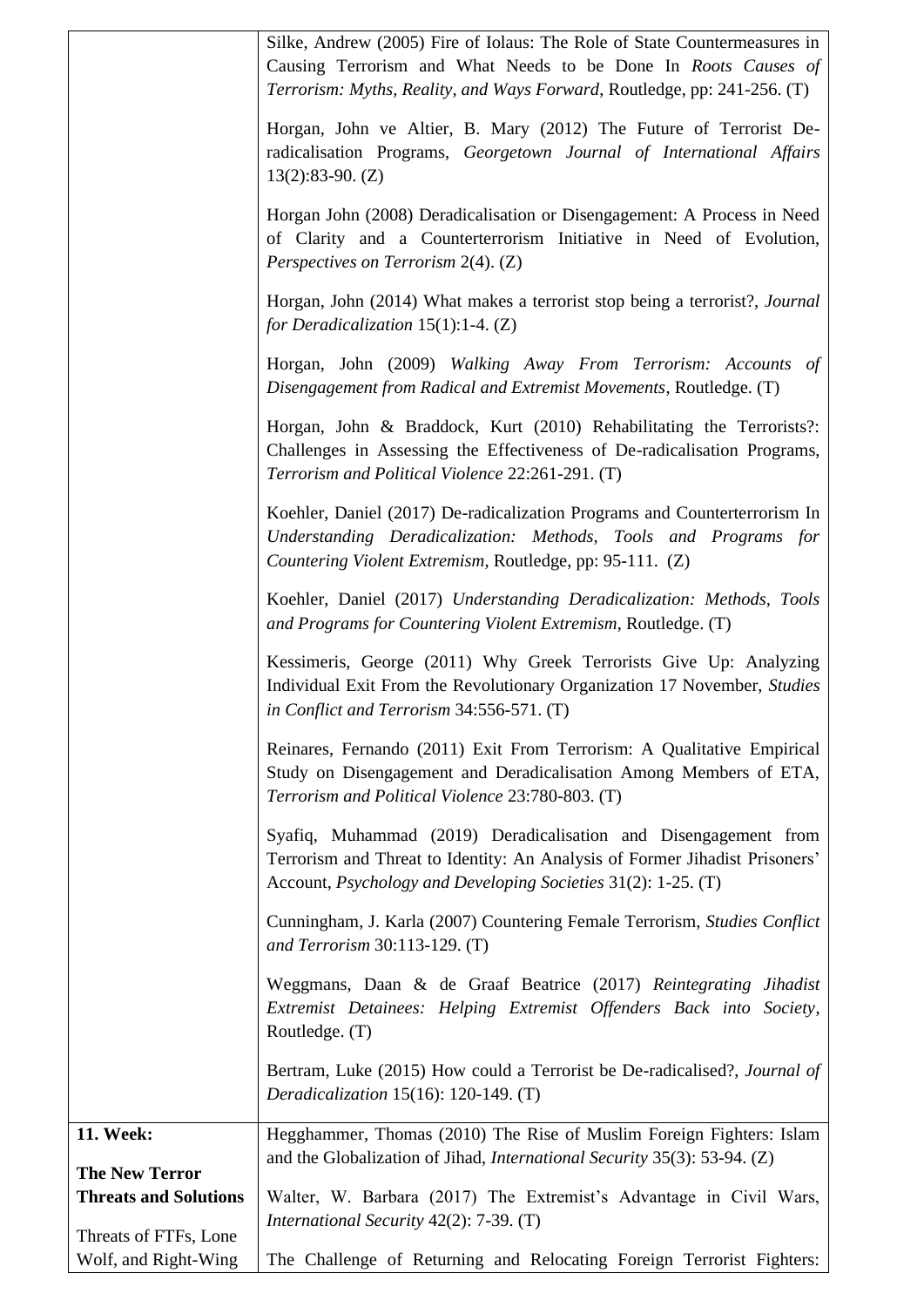| Terrorism              | Research Perspectives, UN CTED Trends Report (2018). Avaliable at:                                                                                                                                                                                                                                                                      |
|------------------------|-----------------------------------------------------------------------------------------------------------------------------------------------------------------------------------------------------------------------------------------------------------------------------------------------------------------------------------------|
| Counter Ideological    | https://www.un.org/sc/ctc/wp-content/uploads/2018/04/CTED-Trends-<br>Report-March-2018.pdf (T)                                                                                                                                                                                                                                          |
| Works in CT Strategies | Clarke, P. Colin (2018) The Future of the Global Jihadist Movement After he<br>Collapse of the Caliphate, Avaliable at: https://icct.nl/publication/the-future-<br>of-the-global-jihadist-movement-after-the-collapse-of-the-caliphate/ $(Z)$                                                                                           |
|                        | Mehra, Tanya & Paulussen, Christophe (2019) The Repatriation of Foreign<br>Fighters and Their Families: Options, Obligations, Morality, and Long-Term<br>Thinking, Avaliable at: https://icct.nl/publication/the-repatriation-of-foreign-<br>fighters-and-their-families-options-obligations-morality-and-long-term-<br>thinking/ $(T)$ |
|                        | Reed, Alastair & et al. (2015) Pathways of Foreign Fighters: Policy Options<br>and Their (Un)Intended Consequences, ICCT Policy Brief. (T)                                                                                                                                                                                              |
|                        | Koch, Ariel (2019) The Non-Jihadi Foreign Fighters: Western Right-Wing<br>and Left-Wing Extremists in Syria, Terrorism and Political Violence. DOI:<br>10.1080/09546553.2019.1581614(T)                                                                                                                                                 |
|                        | Byman, Daniel (2019) Does al-Qaeda have a Future?, The Washington<br><i>Quarterly</i> $42(3):65-75$ . (T)                                                                                                                                                                                                                               |
|                        | Salem, Paul (2018) The Rise of Violent Transnational Movements in the<br>Middle East: Historical Context, Dynamics Drivers and Policy Takeaways,<br>Middle East Institute Policy Papers 2018-1. (T)                                                                                                                                     |
|                        | Levitt, Matthew (Edt.) (2018) Neither Remaining Nor Expanding: The<br>Decline of the Islamic State, The Washington Institute for Near East Policy.<br>(T)                                                                                                                                                                               |
|                        | Hartleb, Florian (2020) What is a Lone Wolf? In Lone Wolves: The New<br>Terrroism of Right-Wing Single Actors, Springer ss: 29-63. (Z)                                                                                                                                                                                                  |
|                        | Clemmow, Caitlin & et al. (2020) Disaggregating Lone-Actor Grivance-<br>Fuelled Violence: Comparing Lone-Actor Terrorists and Mass Murderers,<br>Terrroism and Political Violence, DOI: 10.1080/09546553.2020.1718661<br>(Z)                                                                                                            |
|                        | Lindekilde, Lasse & et al. $(2019)$ Radicalization Patterns and Modes of<br>Attack Planning and Preparation Among Lone-Actor Terrorists: An<br>Exploratory Analysis, Behavioral Sciences of Terrorism and Political<br><i>Aggression</i> 11(2):113-133. (T)                                                                             |
|                        | Berntzen, Lars Erik & Sandberg, Sveinung (2014) The Collective Nature of<br>Lone Wolf Terrorism: Anders B. Breivik and anti-Islamic Social Movement,<br>Terrorism and Political Violence 26: 759-779. (T)                                                                                                                               |
|                        | Jupskas, A. Ravik & Leidig, Eviane (Edts.) (2020) Knowing What's (Far)<br>Right: A Compendium, C-REX Compendium. (T)                                                                                                                                                                                                                    |
|                        | Murauskaite, E. Eagle (2020) Foreign Fighters in Ukraine: Assessing<br>Potential Risks, Vilnus Institute for Policy Analysis. (T)                                                                                                                                                                                                       |
|                        | Haniff Bin Hassan, Muhammad (2006) Key considerations in Counter<br>ideological Work Against Terrorist Ideology, Studies in Conflict and                                                                                                                                                                                                |